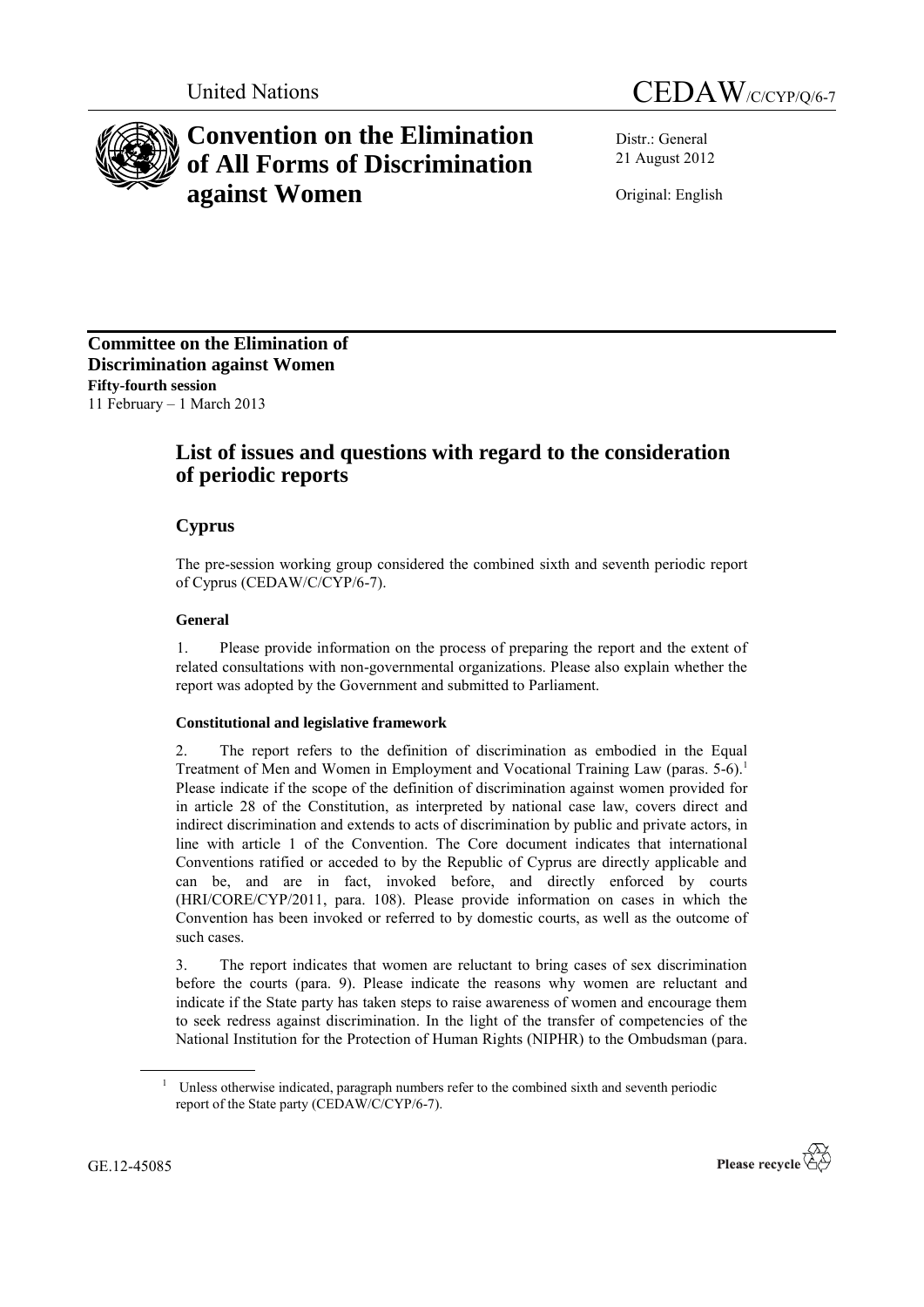14), please provide information on the current status of the NIPHR, as well as on the extended mandate of the Ombudsman and the human and financial resources allocated to it. Please also elaborate on the outcome of the complaints based on sex discrimination filed before the Anti-Discrimination Body since 2004 (para. 14), and indicate if any redress was provided to the victims.

#### **National machinery for the advancement of women**

4. Please provide the Committee with updated information on the current human and financial resources, as well as the respective functions of the National Machinery for Women's Rights, the Equality Unit within the Ministry of Justice and Public Order, and the Ministerial Committee for Gender Equality between Women and Men established in November 2009 (paras. 15-24). Please also provide information on the progress of the study on the existing gender-equality bodies with a view to creating a unified body on gender equality (para. 22), and indicate a timeframe to establish such body.

#### **Programmes and action plans**

5. Please indicate if any evaluation mechanisms have been established to assess and measure the impact of the National Action Plan on Gender Equality (NAPGE) for 2007- 2013 (paras. 3, 10, 15, 18 and 21) and describe the results achieved so far through its implementation. The report further refers to the adoption of national action plans in 2010 in the areas of trafficking and domestic violence (paras. 3, 35 and 49). Please provide detailed information on human and financial resources allocated for implementing these plans and whether indicators as well as time-bound targets have been established to assess their implementation in all regions in the State party. Please also inform the Committee on the current status of the National Action Plan on Employment dated 2004 (paras. 3 and 10) and on the National Action Plan on Social Protection and Social Inclusion dated 2008 (paras. 3, 10 and 135).

#### **Violence against women**

6. The report indicates that the aim of the National Action Plan on Prevention and Handling of Family Violence was to monitor the extent of family violence (para. 35) and refers to the role of the Police Domestic Violence and Child Abuse office in collecting statistical data (para. 43). In this regard, please provide information on the number of reported cases of domestic violence since 2009 (para. 42), and on prosecutions, convictions and sentences imposed. Please also provide sex-disaggregated statistical data on the number of restraining orders issued per year (para. 34) and whether any government-run shelters have been established for victims of domestic violence.

7. In accordance with its general recommendation No. 19 as well as its previous concluding observations (CEDAW/C/CYP/CO/5, para. 26), please provide data, disaggregated by regions, on the prevalence and trends in other forms of violence against women and girls, including rape, sexual abuses and sexual harassment, as well as detailed information on the number of cases reported, prosecutions and convictions of the perpetrators of such acts since the consideration of the last report.

#### **Trafficking and exploitation of prostitution**

8. Please indicate which concrete measures have been taken by the Multidisciplinary Coordinating Group for Combating Trafficking in Human Beings, since its establishment, to implement the nine thematic areas of the National Action Plan approved in April 2010 (para. 49). Please also elaborate on the victim's referral mechanism referred to in paragraph 47 of the report. Does the State party envisage increasing the number of shelter facilities to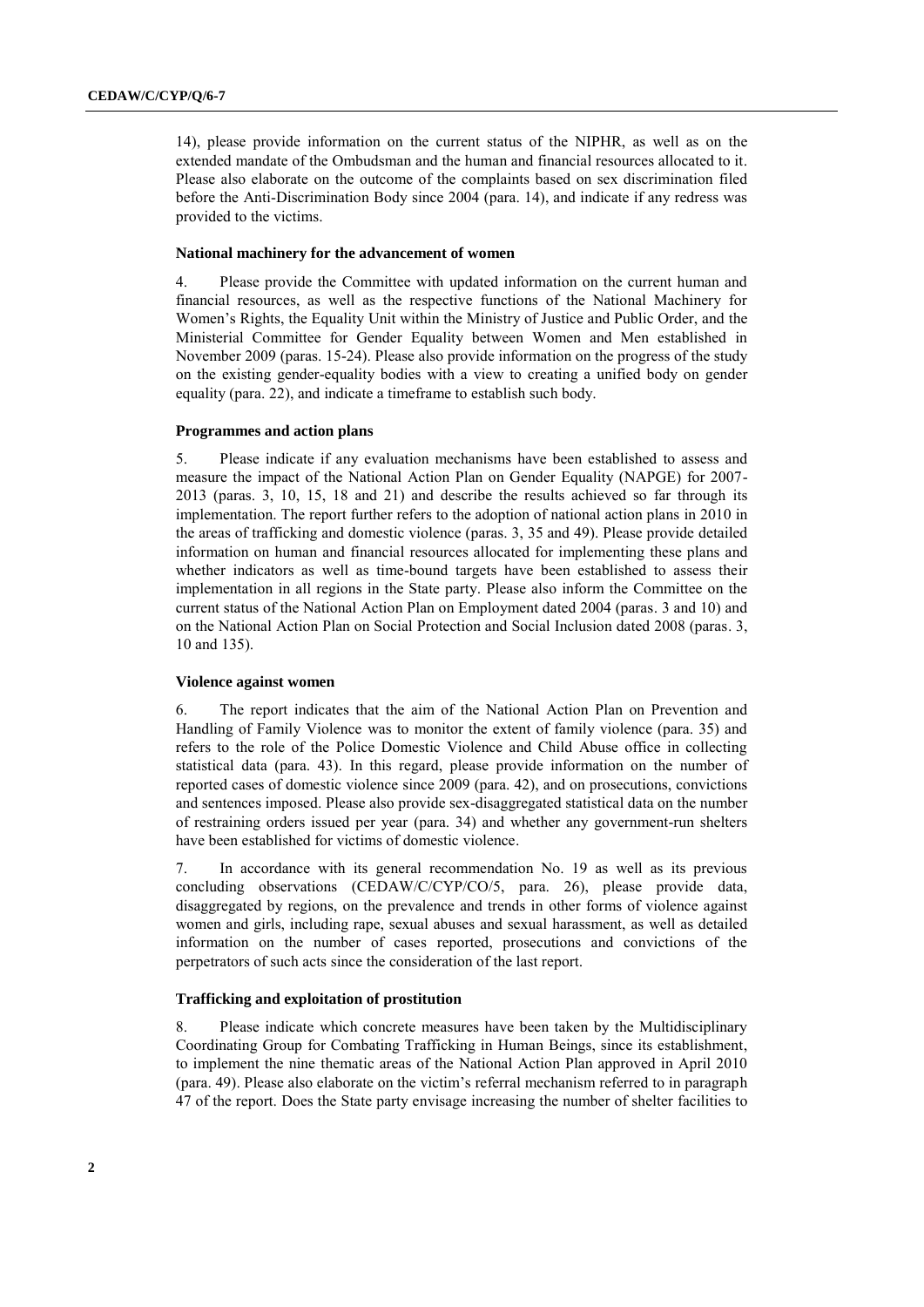provide adequate assistance and protection to victims of trafficking and exploitation of prostitution?

9. The report indicates that, in 2008, the Council of Ministers approved a new policy for the entry, residence and employment of third country nationals as artists and that the procedure, based on the Aliens and Immigration Law, is now similar to that applicable for all alien workers (para. 54). Please indicate if the special visas for artists have been formally repealed by law in the State party and if a monitoring system has been established to ensure a stringent application of the new permit policy. Since its implementation, has any assessment been carried out to study the impact of the new policy on trafficking trends? Please provide the Committee with updated sex-disaggregated data on the number of victims of exploitation of prostitution and trafficking, as well as data on the number of complaints, investigations, prosecutions and sentences imposed on perpetrators during the period under review.

#### **Participation in political and public life and decision-making**

10. In light of the 2011 parliamentary and local elections (para. 68), please provide the Committee with updated data on the number of women in government, parliament, the judiciary, as well as in decision-making positions and international service (paras. 59-62 and 76). The report indicates that most political parties have introduced a quota system to favour the participation of women in their decision-making bodies or on their lists and that the NAPGE includes targets and quotas for women participation in public and political life (para. 71). Does the State Party envisage including temporary special measures in its legislation to accelerate de facto equality between men and women?

#### **Education and stereotypes**

11. Please provide updated statistical data on the enrolment rate of girls in primary and secondary school and at university level, including Cypriot Turkish-speaking women and girls and women and girls with disabilities, as well as the results of the research project on the gendered map of tertiary education (paras. 83-87 and 90).

12. Please elaborate on the Action Plan drafted by the Ministry of Education and Culture which contains gender equality policies in education and training to prevent stereotyping attitudes on gender roles (paras. 32 and 78-79) and indicate which measures have been taken to address stereotypes regarding gender roles in the family and in society (CEDAW/C/CYP/CO/5, para. 18), as well as whether the Action Plan includes measures aimed at the diversification of women's academic and professional choices, as recommended by the Committee in its previous concluding observations (para. 24). According to the report, the elimination of gender stereotypes is also being addressed by the ongoing educational reform (para. 79). Please provide the Committee with information on the content of the educational reform and indicate if it includes awareness-raising activities to combat gender stereotypes at all levels of the educational system.

#### **Employment**

13. Please inform the Committee on the outcome of the complaints filed before the Equality Authority based on sex discrimination and indicate if any redress was provided to the victims (para. 14). Please provide information on the status of the project called "Actions for Reducing the Gender Pay Gap" referred to in paragraph 97 of the report and on results achieved through its implementation.

14. Referring to the revision by a Ministerial Committee of the employment policy concerning migrant domestic workers (para. 135), please provide detailed information on concrete measures taken to ensure the legal protection of migrant women employed as